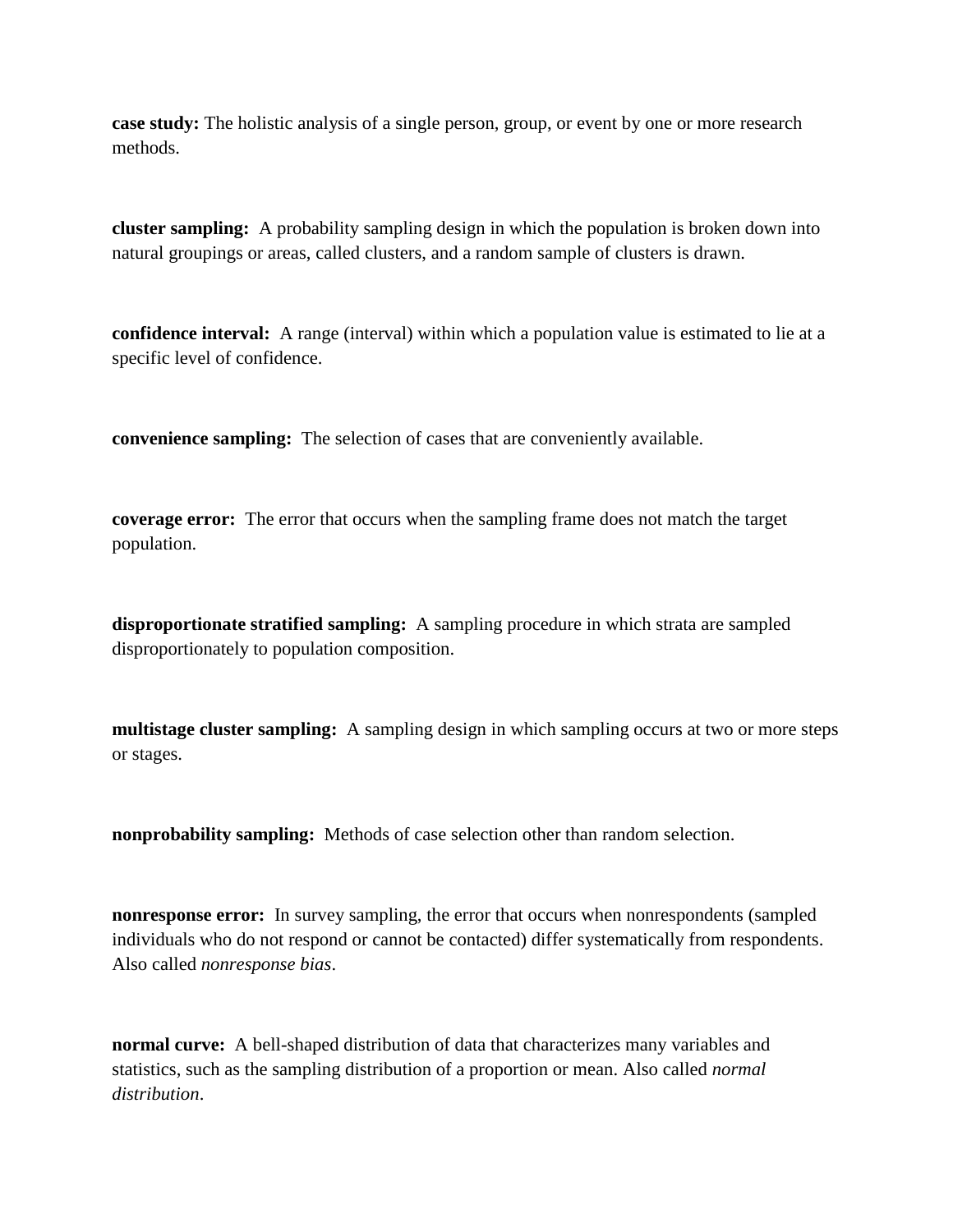**population:** The total membership of a defined class of people, objects, or events.

**probability:** The likelihood that something will occur, which may vary from 0 to 100 percent.

**probability distribution:** A distribution of the probabilities for a variable, which indicates the likelihood that each category or value of the variable will occur.

**probability proportionate to size sampling:** The selection of cases in cluster sampling so that the probability of selection is proportionate to the size of (i.e., the number of cases in) the cluster.

**probability sampling:** Sampling based on a process of random selection that gives each case in the population an equal or known chance of being included in the sample.

**proportionate stratified sampling:** A sampling procedure in which strata are sampled proportionately to population composition.

**purposive sampling:** Sampling that involves the careful and informed selection of typical cases or of cases that represent relevant dimensions of the population. Also called *judgmental sampling*.

**random selection:** A selection process that gives each element in a population a known and independent chance of being selected.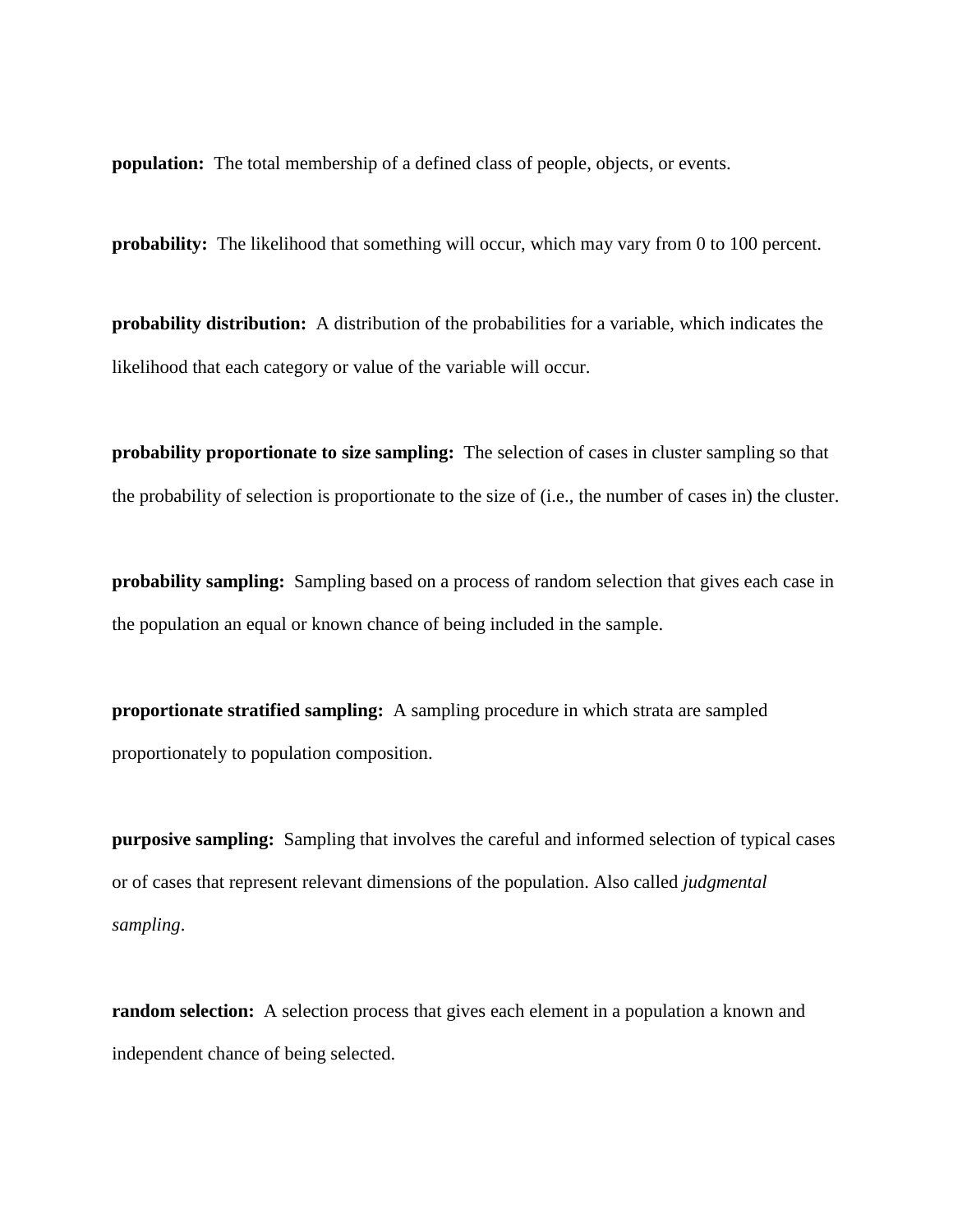**sample:** A subset of cases selected from a population.

**sampling distribution:** A theoretical distribution of sample results for all possible samples of a given size.

**sampling error:** The difference between an actual population value (e.g., a percentage) and the population value estimated from a sample.

**sampling frame:** An operational definition of the population that provides the basis for drawing a sample; ordinarily consists of a list of cases.

**sampling with replacement:** A sampling procedure whereby once a case is selected, it is returned to the sampling frame, so that it may be selected again.

**sampling without replacement:** A sampling procedure whereby once a case is selected, it is NOT returned to the sampling frame, so that it cannot be selected again.

**saturation:** In purposive and theoretical sampling, the point at which new data cease to yield new information or theoretical insights.

**simple random sample:** A probability sampling design in which every case and every possible combination of cases has an equal chance of being included in the sample.